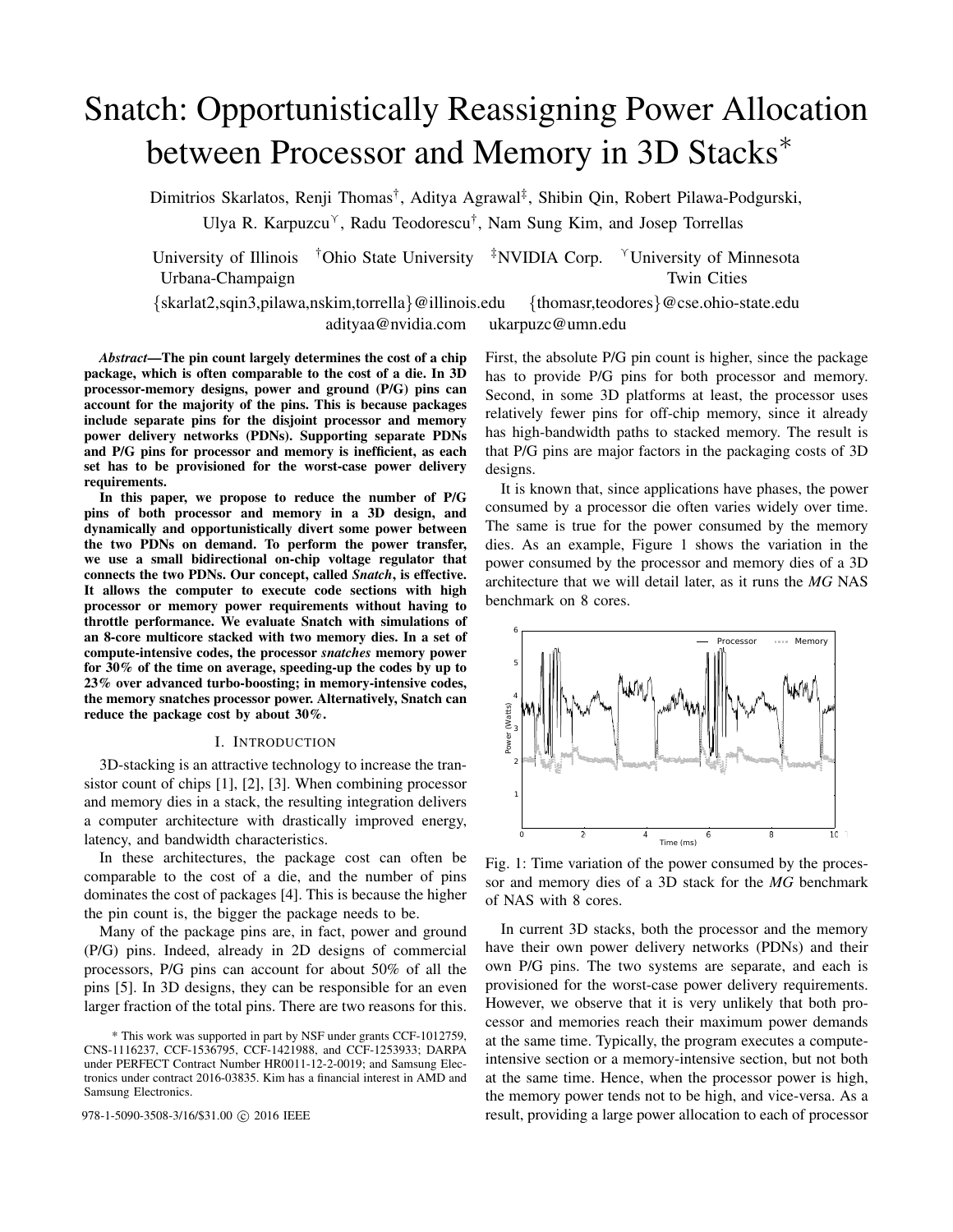and memory — and, hence, a large P/G pin count to each of them — is suboptimal and increases the cost unnecessarily.

In this paper, we propose to reduce the number of P/G pins of both processor and memory, and *dynamically and opportunistically* divert some power between the two PDNs on demand. The result is a sizable reduction of the pin count and, therefore, of the packaging cost. To perform the power transfer, we propose to use a small *bidirectional* on-chip voltage regulator (VR) that connects the two PDNs. The VR can redirect some power from the memory to the processor or vice-versa, depending on which unit needs the power. In addition, the on-chip VR works together with the two offchip VRs to reduce on-chip voltage transients.

Our concept, called *Snatch*, is effective. Compared to having two decoupled PDNs, each with the P/G pin count to independently satisfy the worst case, Snatch allows the use of notably cheaper packages. Compared to a package with two decoupled PDNs but with only as many P/G pins as Snatch, Snatch can handle code sections with high power requirements without having to throttle performance or accept dangerously-high pin currents. Such high currents can cause electromigration in the pins, and high IR drops and unsafe voltage margins in the PDNs.

We evaluate Snatch with simulations of a low-power 8 core multicore stacked with two DRAM dies. In a set of compute-intensive parallel applications, Snatch enables the processor to *snatch* power allocated to memory for 30% of the time on average, speeding-up the applications by up to 23% relative to an advanced turbo-boosted environment; in a set of memory-intensive applications, the memory snatches power from the processor. Alternatively, Snatch can reduce the package cost by about 30%.

# II. BACKGROUND AND RELATED WORK

### *A. Flexible Power Delivery*

Power delivery is a critical part of chip design [6]. Power is delivered through a set of package pins that connect power lines in a board to the on-chip PDN — a network of wires that deliver the power across the die. The resistance in the pins and wires causes a voltage (V*dd*) drop, generally referred to as IR drop. Because of this drop, the V*dd* provided by the VRs has to be higher, increasing power consumption. The resistance in the PDN can generally be decreased by adding more pins or increasing the width of the wires — all of which increase manufacturing costs.

Given the cost of power delivery, there have been proposals to improve its flexibility. Specifically, Chen et al. [7] propose configurable pins, which can switch between I/O pins and P/G pins. Such a design enables higher performance, by allowing P/G pins to contribute to I/O transfer when higher off-chip bandwidth is needed. The cost is significant circuit redesign, both at the processor and at the off-chip memory interface — including motherboard redesign. In our work, we want to avoid redesigning chip interfaces.

It is well known that applications go through phases. Hence, it is attractive to adapt the general allocation of power based on the requirements of the phase being executed. For example, Paul et al. [8] consider a configurable system with GPU cores and an off-chip memory. The GPU cores can be configured by changing the number of compute units and the frequency (f); the memory can change the f as well. The authors reconfigure the system to provide a more powerful GPU in compute-intensive program phases, and a faster memory in memory-intensive phases. In our paper, our goal is to provide power adaptation at much finer granularity within a 3D chip using a bidirectional on-chip VR.

Within a chip, Godycki et al. [9] propose a reconfigurable power distribution network (RPDN). The idea is that multiple on-chip VRs are connected to multiple cores through an RPDN, which can adjust the connections to supply more power to some cores and less power to other cores. The design is used to enable fine-grain V<sub>dd</sub> scaling, reducing the V*dd* supplied to idle cores, while providing a higher V*dd* to cores that are doing useful work.

In our paper, we aim to redirect power between the on-chip processor and on-chip memory PDNs in a 3D stack, by using a small bidirectional on-chip VR working synergistically with off-chip VRs. Our goal is to keep the pin count low, while providing more power to the processor or to the memory when they need it, at the expense of one another.

#### *B. On-Chip Voltage Regulation*

There is significant interest in building multi-phase on-chip VRs (e.g., [10], [11], [12], [13]). These VRs can provide multiple on-chip V*dd* domains. When operating at high switching frequencies, they can enable fast  $V_{dd}$  transitions at nanosecond timescales. Their effectiveness for aggressive power management has been explored in prior work [14].

Most recently, Intel's Haswell-based Xeon processors have deployed on-chip VRs based on in-package inductors. Such design is called Fully-Integrated VR (FIVR) [10]. Because of its large power-delivery capacity, the FIVR has a substantial area and power cost, and is only used in high-end Haswellbased processors.

If we use on-chip VRs in a 3D processor-memory chip, a conventional design needs to employ at least two VRs: one for the processor PDN and one for the memory PDN. This is because processor and memory generally use different V*dd* levels. In such a design, we need to provision each VR to support the peak power consumption expected in the corresponding PDN. As a result, these VRs have a sizable area and power cost. In our work, we want to employ smaller VRs, so that they have little power and area cost.

#### *C. 3D-Stacked Chip Cost*

The total cost of a 3D-stacked chip is the sum of the cost of manufacturing the dies, of performing the 3D bonding of the dies, and of the actual package. The last category is affected by the package type (e.g., flip-chip land grid array (fcLGA)), the package area, and the package pin count. A recent study by Dong et al. [4] carefully analyzes each of the costs, and presents models to estimate them. The paper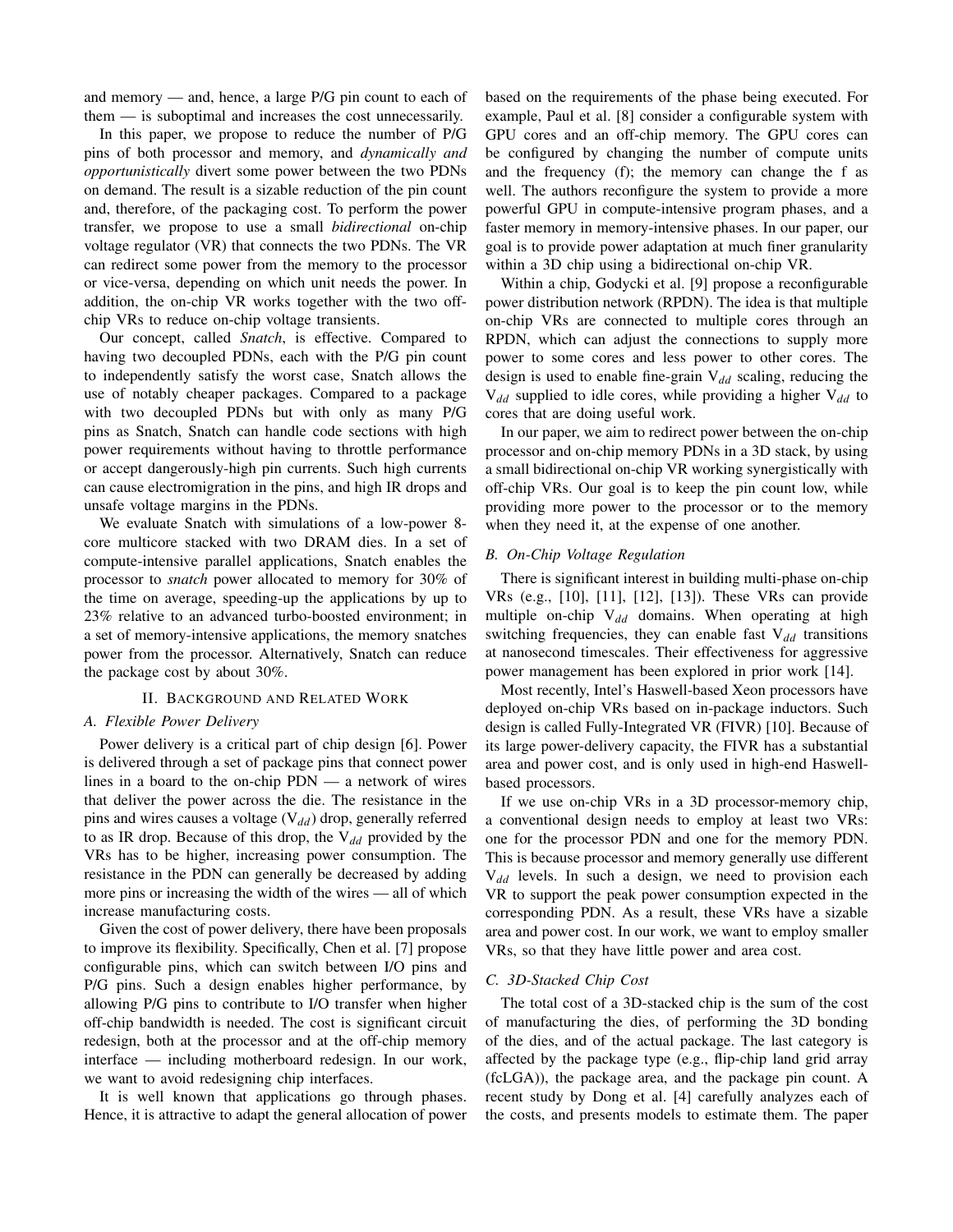

Fig. 2: Overview of the layout of the Snatch power delivery network.

shows that the overall package cost for a given package type can be dominated by the package pin count. Moreover, in 3D designs for manycore multiprocessors, the package cost is often comparable to the cost of a die. Hence, if we reduce the number of pins, we are able to reduce the cost of 3D-stack chips significantly.

### III. SNATCH DESIGN

This section presents the design of the Snatch architecture. It describes Snatch's PDNs (Section III-A), on-chip VR (Section III-B), pin reliability considerations (Section III-C), and a hardware algorithm that dynamically anticipates when reassignments of power are necessary (Section III-D).

### *A. Power Delivery Networks*

Consider a 3D architecture like the one in Figure 2(a), with a processor die at the bottom of the stack, and two memory dies on top. In this environment, conventional designs use two separate power domains: one for the processor die, and one for the memory dies. Each power domain is supplied by an off-chip VR. Each of these VRs delivers power through a set of package pins as shown in the figure, through the PCB substrate in the package, and to a set of C4 bumps. The C4 bumps that deliver power from the processor VR are connected to the metal layer of the processor die; the ones that deliver power from the memory VR are connected to the power TSVs and, from there, to the memory metal layers. The two PDNs are normally isolated.

In conventional designs, the processor and the memory PDNs and their subsystems (off-chip VR, package pins, and C4 bumps) are sized to support the highest power and current that the processor and memory, respectively, are expected to consume. In this paper, we propose to size each of them for only a fraction of their maximum consumption; then, when a PDN needs extra power, it effectively seizes it from the other PDN — a process we term *Snatching*. The result is a substantial packaging cost reduction.

To allow cores to snatch spare power capacity from the underutilized memory PDN, and vice-versa, we connect the two PDNs with a single, small on-chip VR located on the processor die. Figure 2(a) shows where the on-chip VR is, and Figure 2(b) shows how it is connected at a high level.

The on-chip VR is needed because the processor and memory power domains generally use a different  $V_{dd}$ . The VR bridges the two PDNs by stepping the voltage down/up as needed. When the processor snatches power, the on-chip VR steps the memory  $V_{dd}$  down, and supplies additional current to the processor die; when memory snatches power, the onchip VR steps the  $V_{dd}$  up and supplies the memory dies with additional current. The on-chip VR also allows the two power domains to perform DVFS independently, even when the PDNs are bridged. This includes, for instance, putting the memory in a low-power state while allowing the processor to consume additional power in a compute-intensive code section.

Bridging the two PDNs for power snatching ensures that the current density per C4 remains as in nominal conditions. When the processor is snatching power from the memory, the extra power is delivered through package pins and C4s assigned to the memory. When the memory is snatching power, the opposite occurs. This avoids any increase in IR drop or any degradation in lifetime reliability resulting from insufficient package pins or C4s.

### *B. On-Chip Voltage Regulation*

To enable dynamic reallocation of power between the two PDNs, Snatch uses a small multi-phase on-chip VR, as shown in Figure 3. The VR is on the processor die, and can be implemented to use little area and have a high power efficiency. This is because it only needs to supply a fraction of the power provided by each of the off-chip VRs. Moreover, while the off-chip VRs receive the 12V supply from the power supply unit in the platform, and down-convert it to the on-chip voltages used by processor and memory, the onchip VR only needs to up- or down-convert a few hundreds of mV.

Given the requirements of this system and the state-ofthe-art solutions available  $[10]$ ,  $[11]$ ,  $[12]$ ,  $[13]$ , we choose to implement a multi-phase *bidirectional* switched inductor converter. It operates as a buck converter when the processor snatches power, and as a boost converter when the memory snatches power. The switched inductor topology naturally supports bidirectional power flow with proper control [15]. Thus, the current of the on-chip VR can be controlled dynamically in both directions.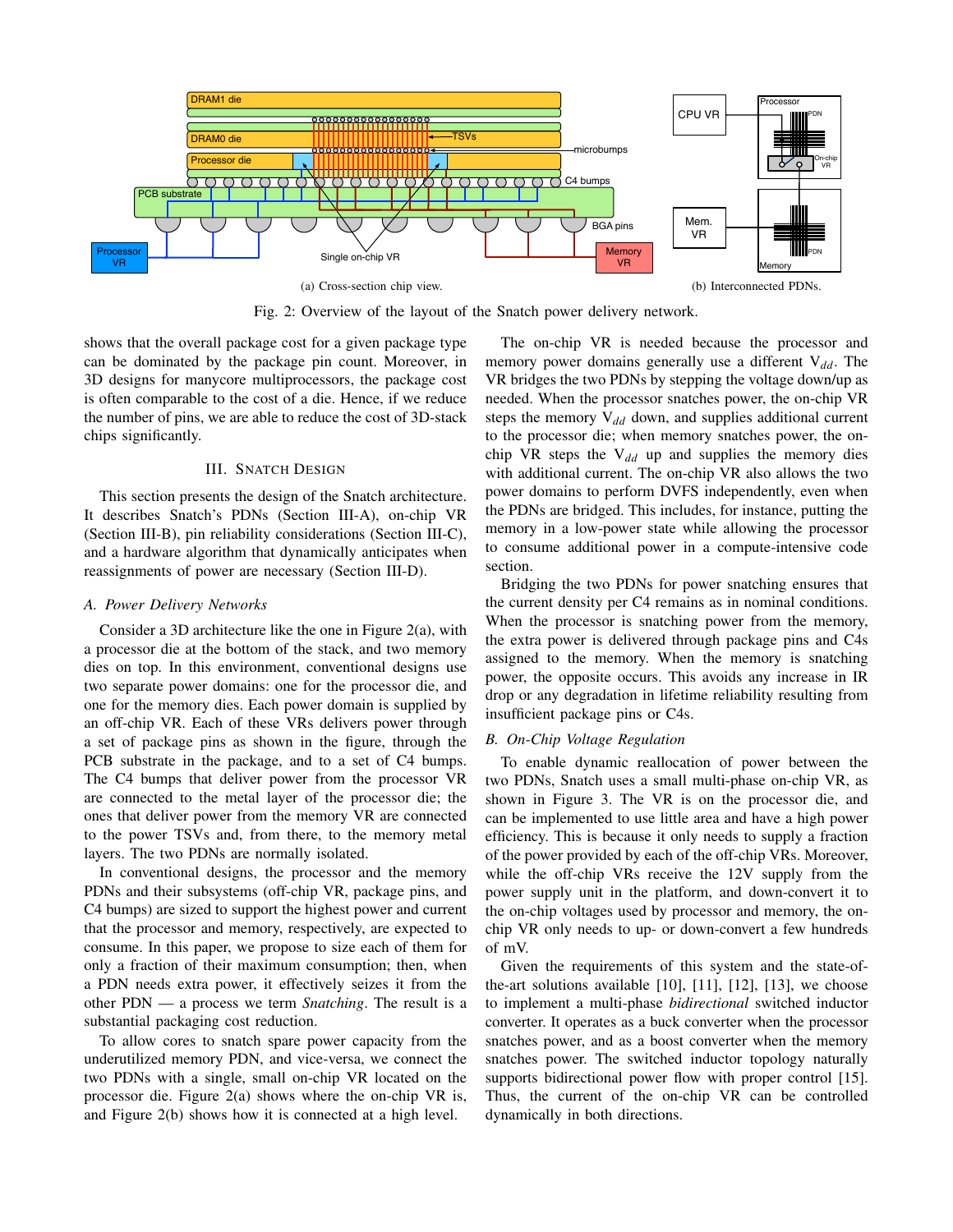

Fig. 3: Schematic of the on-chip VR and its connections to the processor and memory PDNs.

In a switched-inductor based on-chip VR, the inductor choice is critical. We base our design on Intel's FIVR [11], which uses the bottom metal layer of a flip-chip package to implement the air-core inductors. Complete specifications of the FIVR package inductor are not available, but we make a best-effort estimate based on other available information [11], [16], [17]. Moreover, we validate our design with figures of merit from some commercially-available package inductors [18] that have been used in on-chip VR designs [19].

We assume an off-chip VR for the processor that is provisioned for 5.5W, operating from 0.80V (nominal conditions) up to 0.95V. The off-chip VR for the memory is provisioned for 4.5W at 1.1V. Moreover, the on-chip VR can supply up to 2.5W. With these specifications, we use Cadence tools to perform simulations with commercial TSMC 65nm CMOS technology. We assume inductor technology of 2nH and  $46 \text{m}\Omega$  at 100MHz. We derive the design following the procedure outlined in [20], and scale to 22nm technology. The estimated design is shown in Table I.

| On-Chip VR Parameters                     |  |  |  |
|-------------------------------------------|--|--|--|
| 0.80 V to 0.95 (processor PDN)            |  |  |  |
| 1.1 V (memory PDN)                        |  |  |  |
| 2.5 W                                     |  |  |  |
|                                           |  |  |  |
| $W=10086.36 \mu m$ , L=22nm / phase       |  |  |  |
| $W = 2241.41 \mu m$ , L=22nm / phase      |  |  |  |
| 129.8 MHz                                 |  |  |  |
| 18.9 mm <sup>2</sup> on package substrate |  |  |  |
| 92% (memory to processor)                 |  |  |  |
| 90% (processor to memory)                 |  |  |  |
|                                           |  |  |  |

TABLE I: Proposed on-chip VR design at 22nm.

As shown in the table, the design has 7 parallel phases. We implement interleaving to minimize output  $V_{dd}$  ripple. The inductor takes significant area, but it is not placed on the die but on the package. We estimate the power efficiency to be 92% when down-converting and 90% when up-converting. Simulations using Cadence validate these estimations.

An important advantage of the on-chip VR is its fast dynamic response, compared to an off-chip VR. As a result, it supports fast  $V_{dd}$  transitions. As demonstrated in [11], with proper control design, on-chip VRs can provide a bandwidth of tens of MHz, whereas off-chip VRs offer only tens of

KHz. We estimate our design to attain a switching frequency of 129.8 MHz. Therefore, the on-chip VR can absorb load transients within the chip. Furthermore, it can reduce the regulation requirement on the off-chip VR. Section IV-A considers this issue further.

#### *C. Pin Reliability*

The lifetime of pins is affected by wear-out induced by electromigration (EM). EM causes gradual mass transport in metal conductors along the direction of an applied electric field, potentially leading to both open- and short-circuit failures. The impact of EM increases with increasing current density (*j*). Both pins and the rest of the PDN are vulnerable to EM because they experience large uni-directional currents [21]. This sustained stress accelerates the onset of EM-induced failures.

The lifetime of a pin under EM is measured by its Mean Time To Failure (MTTF). Using Black's model [22], we have:

$$
MTTF = Aj^{-n}exp(Q/kT)
$$
 (1)

where *A* is a constant that depends on the pin geometry, *Q* is the EM activation energy, *k* is Boltzmann's constant, *n* is a material-specific constant, and *T* is the temperature. Following [23], [24], we use an adjusted version of Black's equation to account for current crowding and Joule heating:

$$
MTTF = A(cj)^{-n} exp[Q/k(T + \Delta T)]
$$
 (2)

where *c* is a material-specific constant.

Consider a chip where the pins for the processor PDN and those for the memory PDN are provisioned for the nominal power allocated to the processor and to the memory, respectively. With Snatch, the processor can increase its power consumption above its allocation by snatching power from the memory. This is done without increasing the current in the pins above what they were designed for. Hence, the MTTF of the pins does not decrease. Without Snatch, if the processor increases its power above its nominal allocation, more current flows in its pins than they were provisioned for. Hence, the MTTF of the pins decreases.

# *D. Snatch Algorithm for Power Reassignment*

To understand the Snatch power reassignment algorithm, assume that the off-chip processor and memory VRs are dimensioned to provide power up to P*PROC* and P*MEM*, respectively, and the on-chip VR can transfer P*SNATCH* from one PDN to the other. When the algorithm estimates that one of the units (processor or memory) can use more power, it tries to boost the V*dd* and f of the unit until it reaches its maximum power (P*PROC* or P*MEM*), and then even more until the unit snatches all P*SNATCH* from the other unit. To be effective, the algorithm only boosts the V*dd* and f of the processor or memory unit if the code being executed is compute or memory intensive, respectively. If a code section is both compute and memory intensive, the dominating behavior is the one that determines the type of boosting performed.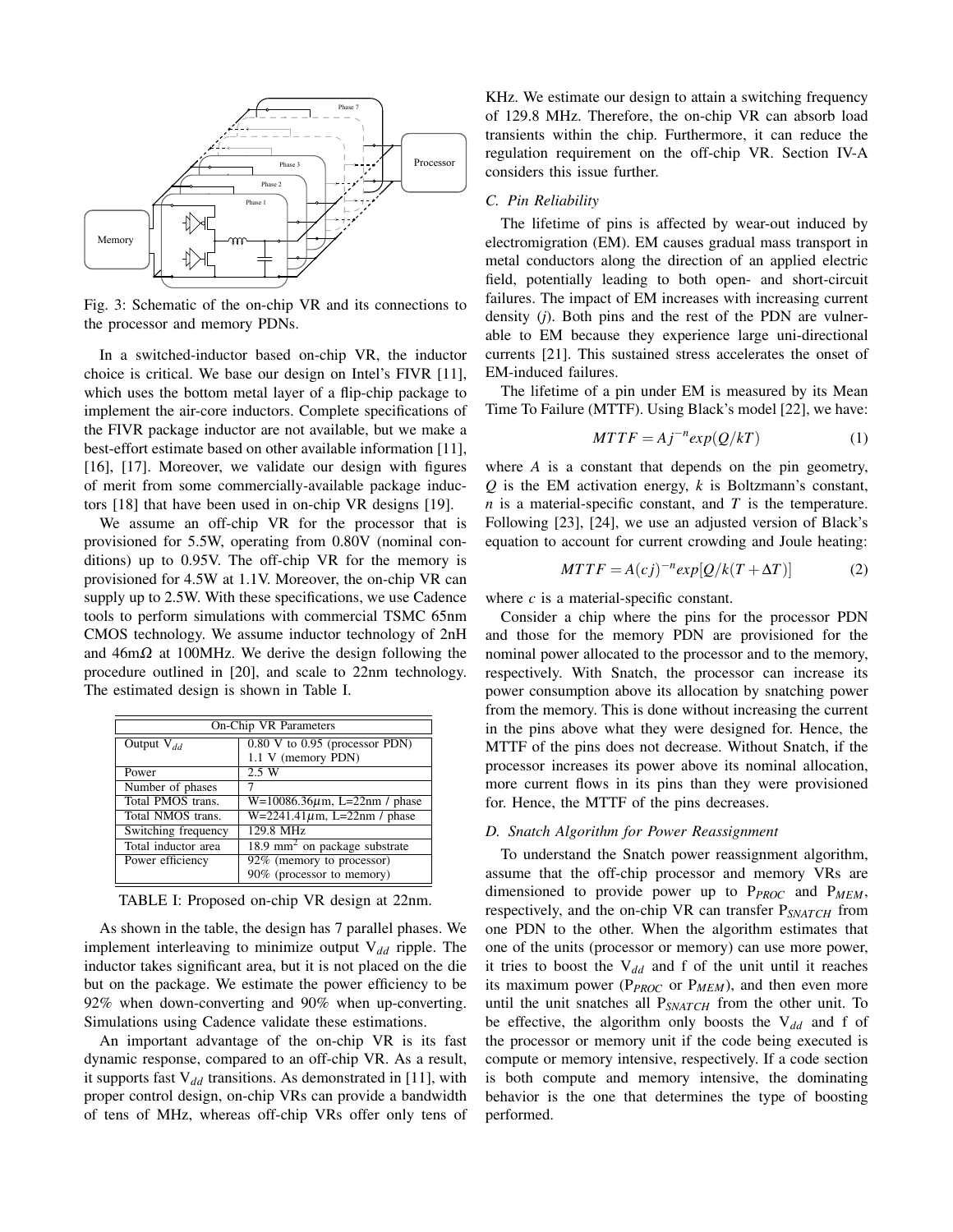The algorithm uses three main inputs: the epoch size (*E*), the Characteristic Table (*CT*), and the activity factors of processor (*Pact*) and memory (*Mact*). Every *E* cycles, the algorithm takes power measurements and can potentially change V*dd* and f. Since these actions involve no software, *E* can be as short as 10  $\mu$ s. The *CT* stores the V<sub>dd</sub>-f bins available for the processor and for the memory. For each bin *i*, it stores a conservative estimate of the power  $P_i$  that we need to reserve for the average application running at this bin. The bins are shown in Section V-A.

The activity factors (*Pact* and *Mact*) are measurements that estimate if the epoch is compute or memory bound. The algorithm uses them to decide whether to boost the V*dd* and f of a unit. In our case, *Pact* is the power consumed by the processor in the epoch as a fraction of P*PROC*. If such value is over a threshold *PACT* , the algorithm claims that the epoch is compute bound. Similarly, if  $M_{act}$  is over a threshold  $M_{ACT}$ , the algorithm claims that the epoch is memory bound.

The algorithm makes cautious decisions. First, to determine what power to assign to the processor and memory units in the next epoch (P*proc* and P*mem*), it takes the maximum power consumed by the unit in any of the last *N* epochs. Section IV-B describes the hardware used to do it. In addition, when the algorithm has increased the  $V_{dd}$ -f bin for a unit, it waits for N*WAIT* epochs before further increasing the unit's bin. This is to avoid costly, repeated changes of settings. However, the algorithm places no restrictions on how frequently  $V_{dd}$ -f can be reduced; the power saved can be re-assigned to the other unit.

To predict the activity factors of the processor and memory units in the next epoch, the algorithm takes the average *Pact* and *Mact* values in the last *N* epochs. Also, when the algorithm assigns the power allocation to processor and memory for the next epoch, it always leaves an unallocated power reserve equal to *PMARGIN*, in case the prediction is inaccurate. Note that if the system attempts to consume more than the maximum power available (i.e.,  $P_{PROC}$  +  $P_{MEM}$ ), the corresponding unit is automatically throttled.

The algorithm proceeds in two steps. The first one estimates how much power is available (P*avail*) and the type of execution regime. Specifically, the algorithm predicts the power that the two units will consume in the next epoch (P*proc* and P*mem*) and the activity factor of the two units (*Pact* and *Mact*) — all based on the last *N* epochs. Then, the value of P*avail* is computed as P*PROC*+P*MEM*-P*proc*-P*mem*-*PMARGIN*. A comparison between *Pact* and *PACT* , and between *Mact* and *M<sub>ACT</sub>* determines the degree to which the execution is (or is not) compute- or memory-intensive.

The second step decides on the new power assignment. If P*avail* is positive, the algorithm checks if the execution is compute- or memory-intensive (or which regime dominates, if both are true). If the execution is compute-intensive (and more so than memory intensive), the algorithm tries to assign P*avail* to the processor. To do so, it checks the reserved power of the current  $V_{dd}$ -f bin of the processor (P*i*) and the ones for the few notches up  $(Pi+1, Pi+2, ...)$ , the current processor power (P*proc*), and P*avail*. Based on this, the algorithm may decide to increase the  $V_{dd}$ -f bin of the processor by one or more notches. If the execution is memory intensive, a similar algorithm is followed for the memory. If the execution is both compute- and memory-intensive, only one unit is turboboosted in this way.

If, instead, P*avail* is negative, the algorithm tries to reduce the V*dd*-f bin of one of the units (or both). It starts with the unit with the lowest relative activity. It tries to reduce one or more notches of its  $V_{dd}$ -f bin. If the power thus saved is less than  $P_{avail}$ , the algorithm tries to reduce the  $V_{dd}$ -f bin of the other unit. The goal is to save P*avail*.

In addition to these actions, if the processor or memory has an activity lower than *P<sub>ACT</sub>* or *M<sub>ACT</sub>*, respectively, the algorithm attempts to reduce its  $V_{dd}$ -f bin a notch to save power. This is done to minimize wasted power.

This Snatch algorithm has several advantages over the seemingly-simple approach of simply reacting to voltage droops as soon as they are detected. First, Snatch makes educated guesses on how much power should be reallocated. Without our algorithm, when a droop occurs in one unit (processor or memory), it is unclear how much power should the unit receive, or how much power is available to be taken from the other unit. The second advantage of Snatch is that, using its predictions, it can provide extra power to a unit and improve performance even when there is no voltage droop. Finally, Snatch provides better power management because it estimates the power needs and availability in advance; if the system simply responded to voltage droops, it would need to issue very fast responses, which are likely less optimal.

#### IV. IMPLEMENTATION ISSUES

#### *A. On-Chip VR Reduces Voltage Droops*

The fast dynamic response of the on-chip VR allows it to absorb load transients within the chip. To illustrate this benefit, we examine the worst-case scenario where the processor wants to quickly ramp-up its power from 1.67 W (i.e., the power consumed when the processor is idle) to 7.5 W (i.e., the nominal power of the processor plus P*SNATCH*), snatching the necessary power from the memory. We perform simulations using the model and data provided in [25], which includes the parasitics of the BGA pins and C4 bumps. In the simulation, an off-chip VR supplies the processor power. Details on the design of the off-chip VR can be found in [26].

Figure 4(a) shows the current supplied by the off-chip VR, with and without the on-chip VR. Figure 4(b) shows the resulting voltage transients. In the voltage plot, we show four curves, namely the  $V_{dd}$  at the output of the off-chip VR (*External Voltage*), and at the processor die (*Die Voltage*), both with and without the on-chip VR.

Without the on-chip VR, power snatching is not enabled, and the off-chip VR sees the entire magnitude of the current ramp (Figure 4(a)). Moreover, there is a significant  $V_{dd}$  droop in the processor die (Figure 4(b)). Note that the processor  $V_{dd}$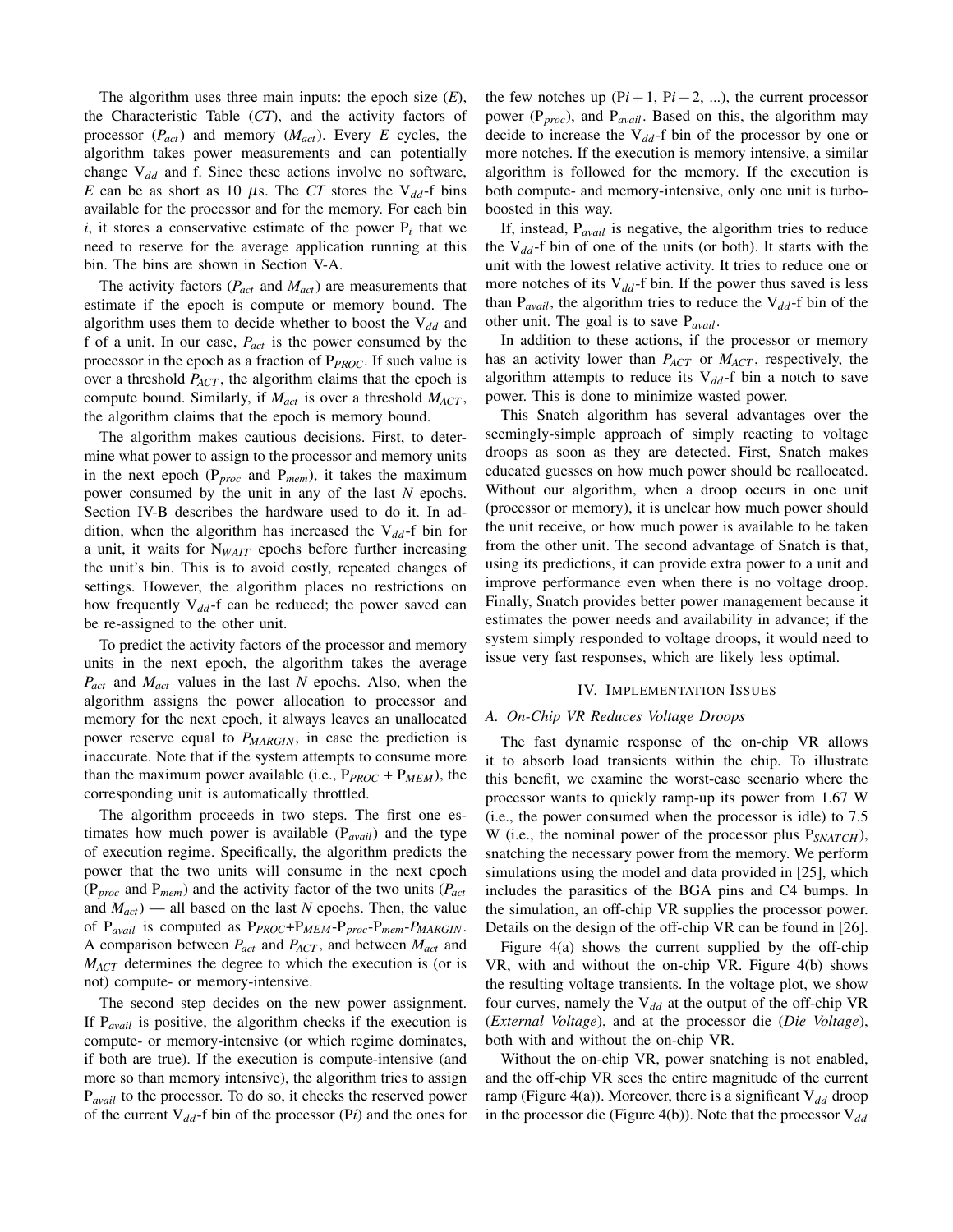

Fig. 4: Current and voltage with and without the on-chip VR.

rail also has an IR voltage drop in steady state. This problem is often fixed by active voltage positioning (AVP) control of the off-chip VR.

On the other hand, with the on-chip VR, power snatching is enabled, and the on-chip VR is able to provide some power to the processor. Since the on-chip VR has a very high current slew rate and high control bandwidth, it can absorb a portion of the processor current ramp, such that a smaller magnitude is seen by the off-chip  $VR$  (Figure 4(a)). The result is that the on-chip  $V_{dd}$  droop is greatly alleviated (Figure 4(b)).

In other words, the on-chip VR distributes the load current ramp between the off-chip VR for the processor and the off-chip VR for the memory, such that the V<sub>dd</sub> droop in each individual voltage rail is reduced. The same idea applies when memory snatches power from the processor.

# *B. Predictor for Power Consumption*

As part of the algorithm for power reassignment described in Section III-D, Snatch needs to compute two pairs of values. The first pair is the *maximum* power consumed in any of the last *N* epochs by the processor and by the memory. This pair is used to predict the future power needs of processor and memory, respectively. The second pair is the *average* of the power consumptions in the last *N* epochs by the processor and by the memory. This pair is used to estimate the activity of the processor and the memory, respectively. As we will see in Section V,  $N = 64$ .

Snatch implements these computations by storing the measured values of the power consumed by the processor and the memory in each epoch in two circular shift registers (*CSR*) — one for the processor and another for the memory. There are also two pointers associated with each *CSR*. The first one  $(PrCSR_{max})$  points to the current maximum value in the shift register; the second one (*PtrCSRlast*) points to the current last entry in the shift register (i.e., the tail). In addition, for each shift register, two registers hold the sum of all the current values in the shift register (*CSRsum*) and the average of such values (*CSRavg*).

The logic to compute the maximum value is as follows. At the end of an epoch, the new power value is stored at the entry after the current tail, and *PtrCSRlast* is updated to point to it. If this power value is greater than or equal than the one pointed to by *PtrCSRmax*, then *PtrCSRmax* is updated to point to it. Otherwise, *PtrCSRmax* remains the same. A problem occurs if *PtrCSRmax* is pointing to the value that is currently being shifted out of the shift register, and the new power value that is being shifted in is less than it. In this case, we need to recompute the maximum value in the shift register by traversing the entire shift register. However, we do not need to wait for this computation, and we can use the value that was shifted out for the duration of the new epoch. Note that this approach is conservative, as the new maximum value will always be smaller than the previous one.

The logic to compute the average value  $(CSR_{\text{ave}})$  is as follows. At the end of each epoch, the incoming value is added to *CSRsum*, and the value being shifted out in the *CSR* is subtracted from *CSRsum*. Finally, to calculate the average  $(CSR_{avg})$ , we perform a right shift by six on  $CSR_{sum}$ , since *N* is equal to 64.

Overall, this implementation minimizes the overhead of calculating the maximum and average values, as the critical path for the maximum value contains only a comparison operation. The new average is computed during the current epoch, and is used for the next epoch.

## V. EVALUATION METHODOLOGY

#### *A. Modeled Architecture*

We use the SESC [27] cycle-level architecture simulator to model a 3D architecture with an 8-core multiprocessor die and two DRAM memory dies on top of it. Our design closely models contemporary mobile processors with lowpower consumption such as [28], [29]. Specifically, as indicated in Section III-B, the off-chip VR for the processor is provisioned for 5.5W, while the off-chip VR for the memory is provisioned for 4.5W. The architecture parameters are shown in Table II. We use 22 nm technology. Each core is 4 issue and out of order. It has private L1 instruction and data caches, and a private L2 cache. A snoopy MESI protocol using a wide bus maintains coherence between the L2s. Each of the two DRAM memory dies has 2 GB of memory.

Table II also shows the parameters of the Snatch algorithm for power reassignment, as described in Section III-D. At the heart of the algorithm lies the Characteristic Table (*CT*), shown in Table III. The Snatch algorithm uses the *CT* to estimate the available power budget, and to make decisions regarding how many upward f–V*dd* steps are possible, or how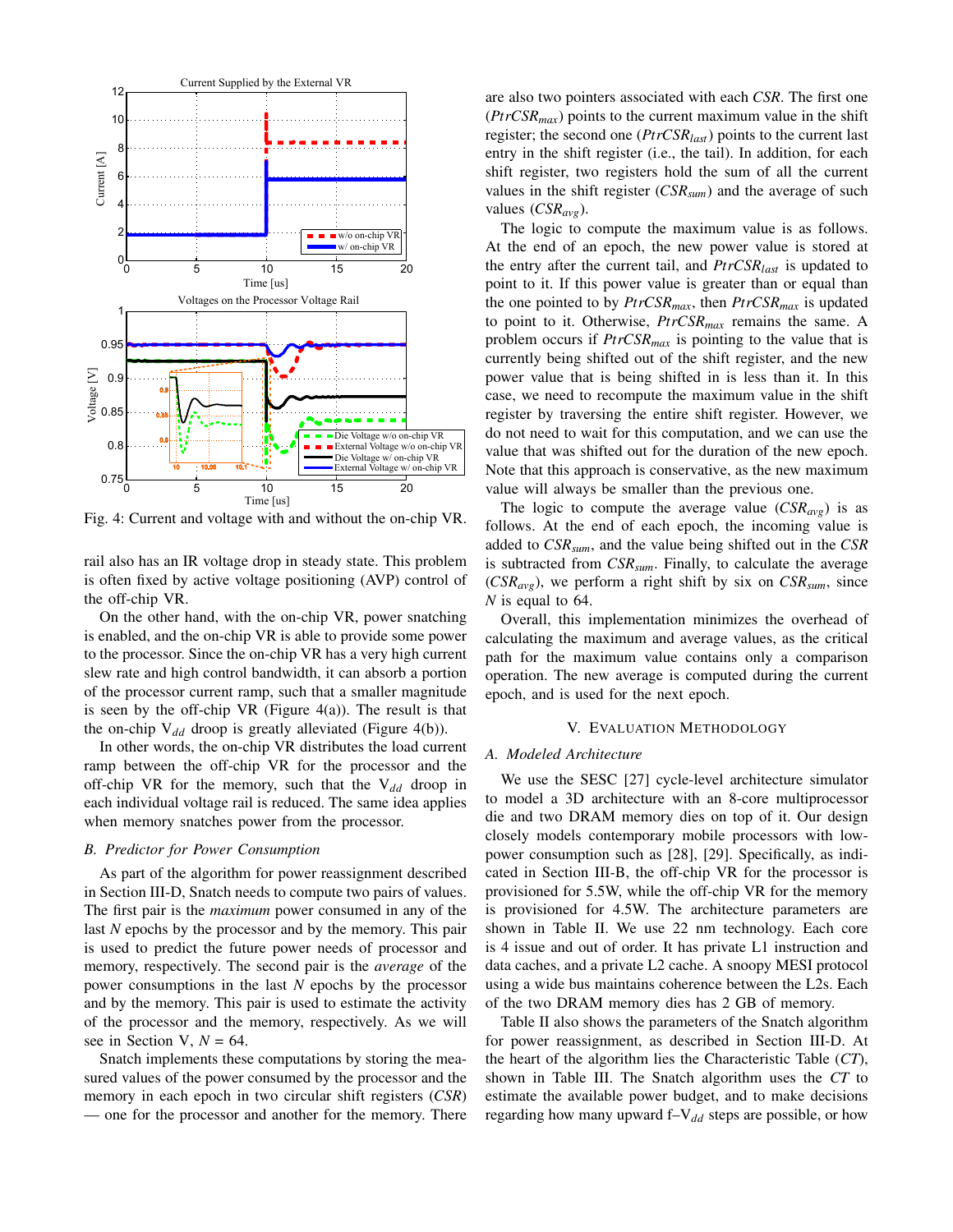| <b>Processor Parameters</b>                                                                                                                                                          |                                                     |  |  |
|--------------------------------------------------------------------------------------------------------------------------------------------------------------------------------------|-----------------------------------------------------|--|--|
| 22nm, eight 4-issue out-of-order cores<br>Multicore chip                                                                                                                             |                                                     |  |  |
| Frequency; $V_{dd}$                                                                                                                                                                  | 1.2-1.5 GHz (Baseline 1.2 GHz); 0.8-0.95 V          |  |  |
| Inst. L1 cache                                                                                                                                                                       | 32 KB, 2 way, 2 cycles Round Trip (RT), 64 B line   |  |  |
| Data L1 cache                                                                                                                                                                        | 32 KB, 2 way, WT, 2 cycles RT, 64 B line            |  |  |
| L <sub>2</sub> cache                                                                                                                                                                 | 512 KB, 8 way, WB, private, 10 cycles RT, 64 B line |  |  |
| Network; Coherence<br>512 b bus; Bus-based snoopy MESI protocol at L2                                                                                                                |                                                     |  |  |
|                                                                                                                                                                                      | <b>Stacked DRAM Parameters</b>                      |  |  |
| Dies: Channels                                                                                                                                                                       | 2:4                                                 |  |  |
| Ranks/die; Banks/rank                                                                                                                                                                | $16(8$ per channel); $8$                            |  |  |
| Memory controllers                                                                                                                                                                   | 4 Wide I/O DRAM controllers                         |  |  |
| Capacity                                                                                                                                                                             | 2 GB/die = $4$ GB total in stack                    |  |  |
| Freq; Data rate; $V_{dd}$                                                                                                                                                            | 400–900 MHz (Baseline 400 MHz); DDR; 1.1 V          |  |  |
|                                                                                                                                                                                      | Snatch Algorithm Parameters (From Section III-D)    |  |  |
| $E = 10 \mu s$ ; $P_{PROC} = 5.5 W$ ; $P_{MEM} = 4.5 W$ ; $P_{SNATCH} = 2 W$ ; $P_{MARGIN} = 0.5 W$<br>$P_{ACT} = 0.45$ ; $M_{ACT} = 0.75$ ; $N = 64$ epochs; $N_{WAIT} = 64$ epochs |                                                     |  |  |
|                                                                                                                                                                                      | <b>Cooling Parameters</b>                           |  |  |
| Heatsink type                                                                                                                                                                        | Passive heatsink                                    |  |  |
| Convection resistance                                                                                                                                                                | 3.0 °C/W                                            |  |  |
| Dimensions of Stack Layers                                                                                                                                                           |                                                     |  |  |
| Heat sink                                                                                                                                                                            | $3.0x3.0x0.7$ cm <sup>3</sup>                       |  |  |
| DRAM silicon                                                                                                                                                                         | $100 \mu m$                                         |  |  |
| DRAM metal                                                                                                                                                                           | $2 \mu m$                                           |  |  |
| Die-to-die                                                                                                                                                                           | $20 \mu m$                                          |  |  |
| Processor silicon                                                                                                                                                                    | $100 \mu m$                                         |  |  |
| Processor metal                                                                                                                                                                      | $12 \mu m$                                          |  |  |

TABLE II: Architectural parameters.

many downward f–V<sub>dd</sub> steps are required so as to stay within the available power budget.

| Processor Bins      |                   |  |  |
|---------------------|-------------------|--|--|
| Frequency, $V_{dd}$ | Power Upper Bound |  |  |
| 1.2 GHz, 0.80 V     | 5.5 W             |  |  |
| 1.3 GHz, 0.85 V     | 6.2 W             |  |  |
| 1.4 GHz, 0.90 V     | 6.8 W             |  |  |
| 1.5 GHz, 0.95 V     | 7.5 W             |  |  |
| Memory Bins         |                   |  |  |
| Frequency, $V_{dd}$ | Power Upper Bound |  |  |
| 400 MHz, 1.1 V      | 4.5 W             |  |  |
| 900 MHz, 1.1 V      | 6.5 W             |  |  |

TABLE III: Snatch characteristic table.

The *CT* is a look-up table with (f–V<sub>dd</sub>, Power) tuples. The power in an f–V*dd* bin is the estimated upper-bound power that can be consumed in that bin; if the application attempts to consume more power, it is throttled. The difference in power between two consecutive bins is the estimated increase in power needed to move from the lower to the upper bin. Snatch uses it as follows. Assume an application operating at f*i*–V*ddi* whose performance Snatch wants to boost. The Snatch hardware compares P*avail* to the difference between the power values in the  $f_{i+1}-V_{ddi+1}$  entry and in the  $f_i-V_{ddi}$ entry. Snatch sets the application to  $f_{i+1}-V_{ddi+1}$  only if  $P_{avail}$ is larger than or equal to the difference. Multiple  $f-V_{dd}$  step changes are possible.

Table II also shows details of the cooling and stack layers modeled. We model a passive heat sink and state-of-the-art stack layers.

# *B. Power Delivery Network Modeling*

We develop a detailed model of the chip's power delivery network, which allows us to determine the IR drop. A chip's power delivery infrastructure consists of both off-chip and

on-chip components. The off-chip components include a VR, capacitors used to stabilize  $V_{dd}$ , and wires.

Our off-chip power delivery model follows the design layout and component characteristics of the Intel Pentium 4 packaging used in prior work [30], [31], [32], [33]. The values are summarized in Table V. The circuit layout is shown in Figure 5. The impedance of this distributed model is characterized and noted to be very close to those obtained in previous work [30], [31] for similar chip characteristics.

|             | Resistance        | Inductance  |               |                       | Capacitance |
|-------------|-------------------|-------------|---------------|-----------------------|-------------|
| $R_{pcb}$   | $94\mu\Omega$     | $L_{pcb}$   | 21pH          | $\mathcal{L}_{pcb_p}$ | $240\mu F$  |
| $R_{pcb_n}$ | $166 \mu \Omega$  | $L_{pcb_n}$ | $19.536\mu H$ | $C_{pkg_p}$           | $26\mu F$   |
| $R_{pkg}$   | $1m\Omega$        | $L_{pkg}$   | 120pH         | $C_{onDie}$           | 335nF       |
| $R_{pkg_p}$ | 541.5 $\mu\Omega$ | $L_{pkg_p}$ | $5.61$ $pH$   |                       |             |
| $R_{grid}$  | $50m\Omega$       | $L_{grid}$  | 5.6fH         |                       |             |

TABLE V: RLC component values.



Fig. 5: Off-chip component of the power delivery network.

On the chip, power is delivered through a set of pins and C4 pads. These connect to a network of wires that deliver the required voltage to the various chip components. We model the on-chip power grid using a distributed RLC network similar to those used by prior work [31], [34]. Wiring is modeled as an RL network with two planes — one for the  $V_{dd}$ and one for the  $V_{ss}$  — connected by capacitors. Current sinks across the capacitors are used to model the current drawn by the various functional units, as in Herrell and Beker [35]. C4 bumps are placed uniformly throughout the entire chip.

The inputs to the model consist of current traces at functional unit granularity. To resolve the power delivery network we use a specialized RLC solver based on a preconditioned Krylov-subspace iterative method. We developed such method based on models by Chen and Chen [36]. The model output consists of supply voltage distributions for the CPU and memory dies. This allows the measurement of the IR drop in the different configurations we evaluate.

#### *C. Modeling Infrastructure*

We use the SESC [27] architectural simulator, together with the DRAMsim2 [37] memory system simulator modified to model a Wide I/O memory configuration [38], [39], to estimate performance, and McPAT [40] to estimate energy consumption. We use ArchFP [41] to design the processor and memory floorplans, and HotSpot [42] for the thermal analysis of the 3D stack.

To evaluate the architecture, we use 21 applications from three suites, which we logically organize into two groups.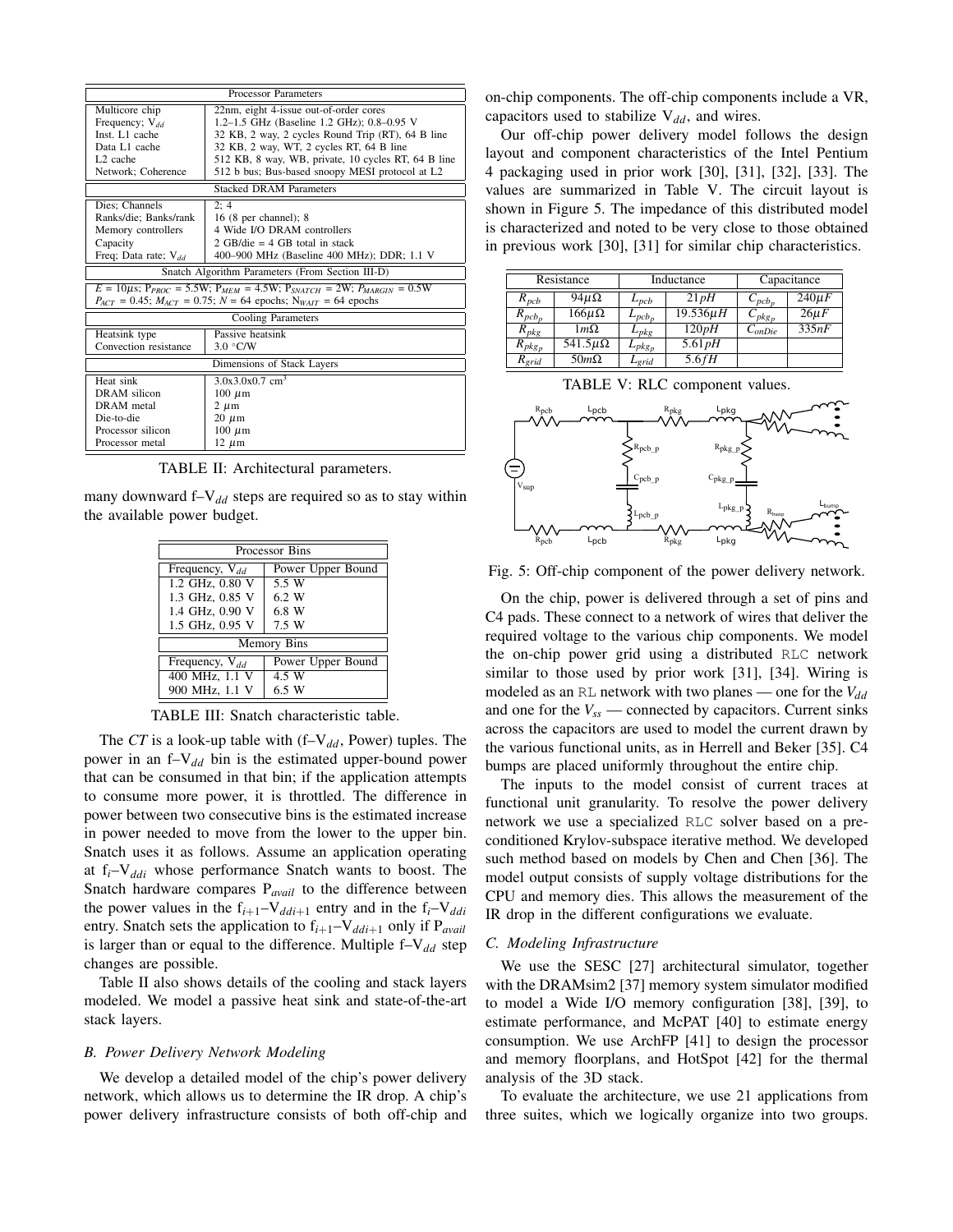|                           | Configurations Evaluated                                                                                              |  |  |
|---------------------------|-----------------------------------------------------------------------------------------------------------------------|--|--|
| <b>Baseline</b>           | <b>Conventional system:</b> runs at nominal conditions $(1.2\text{GHz} \& 0.8\text{V})$ for the processor, and 400MHz |  |  |
|                           | & 1.1V for the memory); no turbo-boosting or power snatching; processor and memory power are                          |  |  |
|                           | limited to $P_{PROC}$ and $P_{MEM}$ , respectively.                                                                   |  |  |
| <b>FGTurboBoost</b>       | <b>Fine-grained advanced turbo-boosting</b> : use the Snatch algorithm to enable $V_{dd}$ and f increases in the      |  |  |
|                           | processor and memory (up to 1.5GHz & 0.95V for the processor, and 900MHz & 1.1V for                                   |  |  |
|                           | the memory), getting as much power as needed, but no more than $P_{PROC}$ and $P_{MEM}$ , respectively                |  |  |
|                           | (i.e., no power snatching).                                                                                           |  |  |
| Snatch                    | <b>Snatch system:</b> use the Snatch algorithm to enable $V_{dd}$ and f increases in the processor and memory         |  |  |
|                           | (up to 1.5GHz & 0.95V for the processor, and 900MHz & 1.1V for the memory), getting as much                           |  |  |
|                           | power as needed, but no more than $P_{PROC}+P_{SMATCH}$ and $P_{MEM}+P_{SMATCH}$ , respectively (i.e., power          |  |  |
|                           | snatching is allowed).                                                                                                |  |  |
| $Snatch(M \rightarrow P)$ | Snatch system except that we disallow the memory from snatching power from the processor (i.e.,                       |  |  |
|                           | any power transfer goes from memory to processor).                                                                    |  |  |
| $Snatch(P \rightarrow M)$ | Snatch system except that we disallow the processor from snatching power from the memory (i.e.,                       |  |  |
|                           | any power transfer goes from processor to memory).                                                                    |  |  |

TABLE IV: Configurations evaluated in this paper. In all cases, if the processor or memory attempts to surpass its maximum allocated power, it is automatically throttled.

One group has compute-intensive applications. It contains 10 applications from SPLASH-2 [43] and 7 from NAS [44]. Each experiment runs one of these parallel applications with 8 threads. The other group is more memory-intensive. It contains 4 applications from SPEC2006 [45]. Each experiment runs 8 instances of the same application on the multicore.

The applications and input sets are as follows. From SPLASH-2, we use Barnes (16K particles), Cholesky (tk29.O), FFT (220), FMM (16K), LU (512x512), Radiosity (batch), Radix (2M keys), Raytrace (teapot), Water-Nsquared (512 molecules), and Water-Spatial (512 molecules). From NAS, we use BT and FT (S size), and CG, IS, LU, MG, and SP (W size). From SPEC, we use mcf (train), milc (train), lbm (train), and bzip2 (dryer.jpg).

### *D. Configurations Evaluated*

We evaluate the five configurations in Table IV. Baseline is a conventional system that always runs at nominal conditions: 1.2 GHz and 0.8 V for the processor, and 400 MHz and 1.1 V for the memory. In addition to Snatch, we evaluate three other configurations: FGTurboBoost, Snatch $(M \rightarrow P)$ , and Snatch( $P \rightarrow M$ ). FGTurboBoost is an environment with fine-grained advanced turbo-boosting. It uses the Snatch algorithm of Section III-D to enable  $V_{dd}$  and f increases in the processor and memory, getting as much power as needed, but no more than P*PROC* and P*MEM*, respectively (i.e., no power snatching). To be conservative, we compare Snatch to FG-TurboBoost when we report overall speed-ups, since the only difference between the two is the *snatching* of provisioned power between processor and memory. Snatch(M→P) and Snatch( $P \rightarrow M$ ) are the Snatch system except that we only allow power snatching in one direction — from memory to processor or from processor to memory, respectively. In all cases, if the processor or memory attempts to surpass its maximum allocated power, it is automatically throttled.

### VI. EVALUATION

#### *A. Hardware Cost*

The number of P/G pins in our baseline is provisioned for nominal conditions. This corresponds to a maximum power of  $P_{PROC} = 5.5W$  and  $P_{MEM} = 4.5W$ , for a total of 10W. Since each pin can handle a maximum current of about 250mA [24], the number of P/G pins in our baseline is approximately 100. With Snatch, we keep the same total power, but can provide up to P*SNATCH* = 2W to the processor or the memory by snatching power from the other unit. If we used a conventional design and wanted to provide an additional 2W to the processor and 2W to the memory, we would need a total maximum power of 14W. This requires about 140 P/G pins.

From this simple calculation, we can see the advantages of Snatch. Compared to the conventional system above with the same total maximum power, it reduces the number of P/G pins from 140 to 100, which is nearly 30%. This reduces the package cost substantially, as the package cost is nearly linearly proportional to the package pin count [4]. On the other hand, adding this small on-chip VR increases the processor die area a little, but it has practically no impact on the package cost, as package sizes change in a discrete manner. Lastly, note that the on-chip VR inductor is not on the processor die. It utilizes a layer in the package and, therefore, does not increase the die area (or the material cost). Hence, overall, Snatch practically reduces the package cost by about 30%.

# *B. Impact of Snatch on Performance and Power*

*1) Performance Improvements:* Figure 6(a) shows the performance improvements attained by the different configurations running our applications. On the left side, we have bars for the parallel applications, followed by the average (*AvgPar*); on the right side, we have bars for the SPEC workloads, followed by the average (*AvgSPEC*). For each application, we show bars for Baseline, FGTurboBoost, Snatch(M→P), Snatch(P→M), and Snatch, all normalized to Baseline.

Consider the parallel applications first, which are generally compute intensive. Snatch speeds-up these applications by 13–34% relative to Baseline, and by 0–23% relative to FG-TurboBoost. The gains over FGTurboBoost are substantial, and are the result of the f–V*dd* boost enabled by power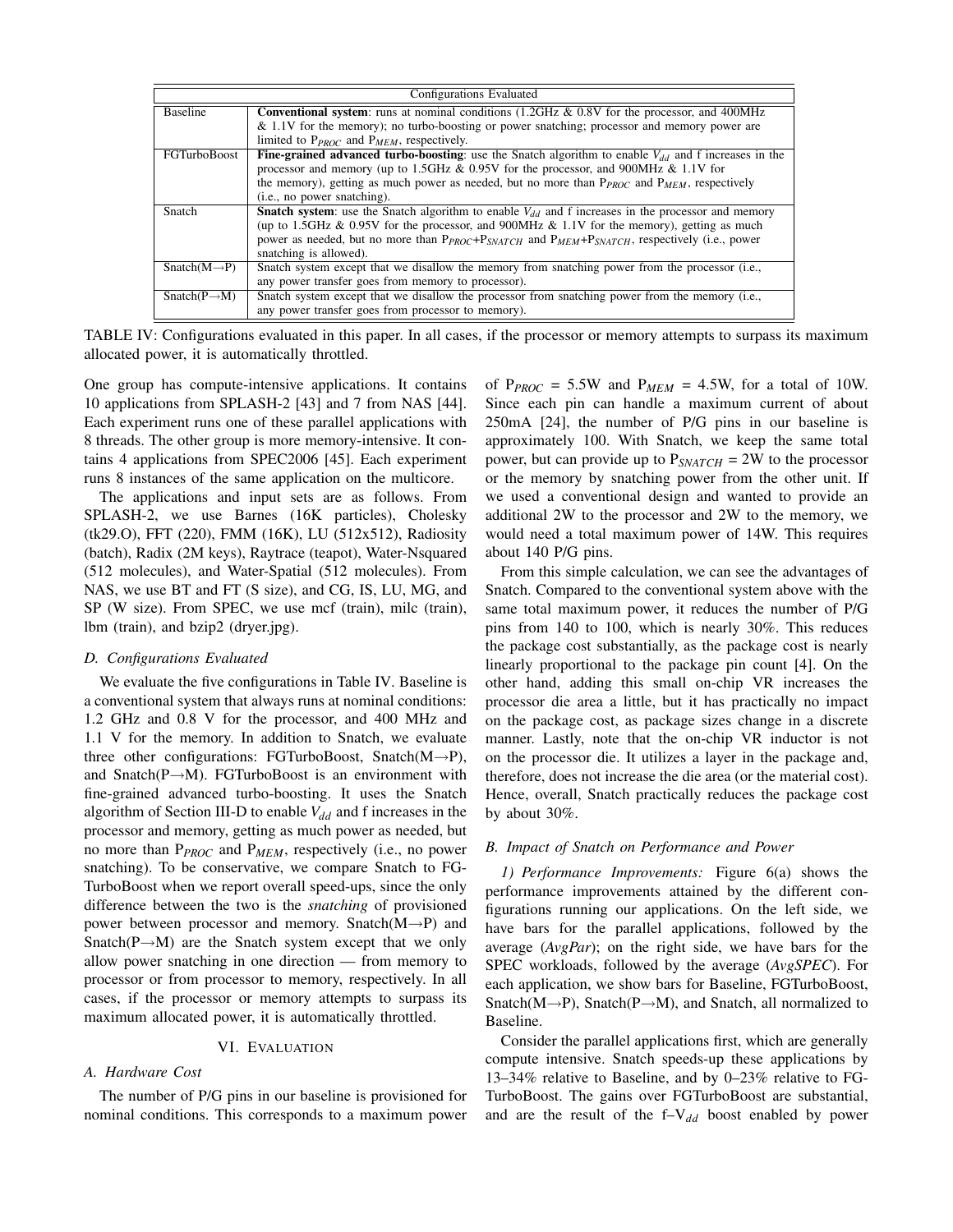

Fig. 6: Execution speedup of various Snatch configurations (a), and fraction of time when Snatch snatches power (b).

*snatching* between processor and memory. Note that many applications already do well with FGTurboBoost. This is because their power requirements with maximum turboboosting do not exceed the Baseline power provisioning. In particular, 7 out of the 17 applications do not require power snatching. On the other hand, applications such as Water-Spatial show the potential of Snatch. For these applications, the processor power consumption at nominal conditions is close to P*PROC*, and the memory power consumed is well below its allocation.

From the figure, we see that Snatch( $P \rightarrow M$ ) gains practically nothing over FGTurboBoost, and that Snatch $(M\rightarrow P)$ performs as well as Snatch. This is because these are compute-intensive applications, and the memory never needs to snatch power.

Consider now the SPEC workloads, which are more memory-intensive. FGTurboBoost already speeds-up these workloads over the Baseline significantly. This is because, in these workloads, the P*PROC* and P*MEM* power budgets are ample enough for the memory to run at the higher f, and there is not much extra benefit from snatching from the processor. As a result, Snatch only provides a small improvement of 0.5-2% over FGTurboBoost. We also see that Snatch( $M\rightarrow P$ ) gains practically nothing over FGTurboBoost, and that Snatch( $P \rightarrow M$ ) performs as well as Snatch.

*2) Characterizing Snatch:* To understand the performance improvements, Figure 6(b) shows the fraction of the time when power snatching occurs in Snatch. The figure is organized with the parallel applications and their average (*AvgPar*) on the left, and the SPEC workloads and their average (*AvgSPEC*) on the right. From the figure, we see that, in the parallel applications, only the processor ends up snatching power, while in the SPEC workloads, only the memory ends-up snatching power.

If we focus on the parallel applications first, we see that, on average, processors snatch power from the memories about 30% of the time. The height of individual bars is correlated with the difference between the Snatch and FGTurboBoost bars in Figure 6(a) for the same application. We see that, in some applications like CG, IS, Radix, and Raytrace, processors do not need to snatch power, because they are able to turbo-boost to the maximum  $f-V_{dd}$  bin without any snatching. In other applications, like Water-Spatial, processors can use extra power beyond their default P*PROC* allocation; this extra power is attained by snatching power from memory. In other applications, such as FFT, the processor can use the extra power for the majority of the execution time, but often there is no extra power available from the memory. As a result, the speed-up is modest.

Inspecting the SPEC workloads, we see that, on average, memories snatch power from the processor about 10% of the time. The memories already attain most of the power with FGTurboBoost and, therefore the impact of snatching on the execution time is very small.

Figure 7 shows the accuracy of the Snatch predictor algorithm described in Section III-D. The figure shows multiple bars for each application, and for the average of all 21 applications. Each bar showcases a different prediction scenario. The first bar shows the fraction of epochs when the prediction is *Safe*. We define a safe prediction when the predicted available power (P*avail*) is no higher than the actual available power plus the safety margin *PMARGIN*. We see that, on average, 99% of the epochs fall in this category. Hence, Snatch's predictions are very safe. In the remaining 1% of the epochs, the system gets automatically throttled.

The next three bars depict the case when the predictor makes a prediction that is *Not Wasteful*. A wasteful prediction underestimates the available power by more than *PMARGIN*. This means that we had more power available and missed the opportunity to improve performance. We consider three scenarios: the predictor makes a wasteful prediction for at least three epochs in a row, for at least 10 epochs in a row, and for at least 20 epochs in a row. The duration of the wasteful predictions is significant: short durations are more acceptable that longer ones, because there is a  $10\mu s$  overhead in changing the frequency. Hence, it is not worthwhile to change frequencies for short wasteful periods.

The three bars labeled *NoWaste* show 1 minus the fraction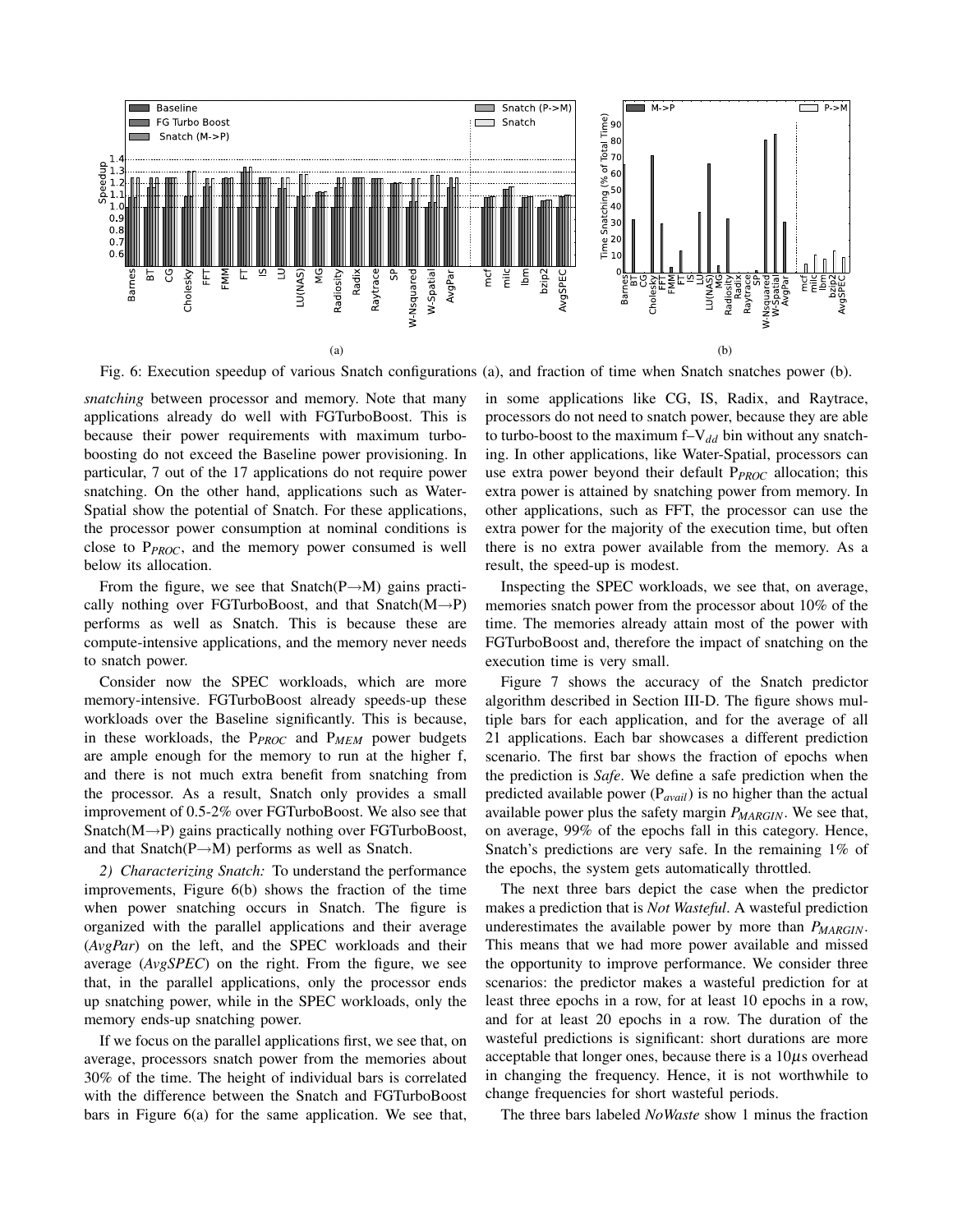

Fig. 7: Accuracy of the Snatch predictor algorithm.

of epochs when the predictor makes a wasteful prediction for at least 3, 10, and 20 epochs in a row. From the figure we see that, on average, such values are 85.6%, 96.5% and 98.5%, respectively. As we can see, the predictor rarely makes long wasteful predictions.

*3) Power Increase:* Figure 8 compares the *average* power consumed by the Baseline and Snatch configurations, broken down into processor and memory. The figure has bars for each application and for the average. Recall that the maximum power available is P*PROC*+P*MEM* = 10W.



Fig. 8: Power consumed by Baseline and Snatch.

Going from Baseline to Snatch, we see that the average processor power and memory power consumption increase in all the applications. On average, the increase is 0.68W and 0.11W for processor and memory, respectively. Note that an increase in the power consumption is expected, since we are increasing the V*dd* and f of the processor and memory. However, the increase in power is modest. We also note that the average power consumption is not a good indicator of the potential of power snatching in the application. The reason is that an application has a variety of phases, with different behaviors.

*4) Temperature Increase:* Table VI shows the temperature of different components in our architecture (shown in Figure 2(a)) for the Baseline and Snatch configurations. We run our thermally-worst application, namely Water-Spatial. We report the maximum temperature at the processor die,

the lower memory die, the upper memory die, and at the package level.

|               | <b>Baseline</b>  | Snatch           | Difference      |
|---------------|------------------|------------------|-----------------|
| Processor Die | 47 °C            | 52 $\degree$ C   | $+5$ °C         |
| Memory Die 1  | $44.5\text{ °C}$ | 48.5 °C          | $+4 °C$         |
| Memory Die 2  | 43 $\degree$ C   | 46.6 $\degree$ C | $+3.6\degree$ C |
| Package       | 41 °C            | 44.2 $\degree$ C | $+3.2\degree$ C |

TABLE VI: Maximum temperature at the different dies and at the package for Baseline and Snatch, running the Water-Spatial application.

The table shows that, at worst, we increase the temperature at the processor die by  $5^{\circ}$ C. This is the die at the bottom of the stack, and hence furthest away from the heatsink. The tiny on-chip VR does not affect the peak temperature, since it is placed surrounding the TSV bus of the memory system at the center of the die, and close to the cooler L2 caches. Overall, the proposed on-chip VR is negligible in terms of thermals because of its small size, its low power consumption, and its location. Note also that the memory dies are well below the nominal refresh limit of 90 $\degree$ C. At the package level, the temperature does not surpass 44.2 ◦C.

# *C. IR Drop*

We evaluate the IR drop for the processor and memory dies under worst-case conditions. On the memory side, we show results only for the top die because it experiences the largest drop. Table VII summarizes the results. The largest IR drop is measured on the processor die due to the higher power consumption. The IR drop on the Baseline system is 63mV under worst-case power consumption. When the Baseline system is turbo-boosted without Snatch assistance (FGTurboBoost), the IR drop increases by 19% to 75mV due to the additional power consumed by the processor.

| Processor Die   |                 |                     |                |  |  |
|-----------------|-----------------|---------------------|----------------|--|--|
|                 | VR $V_{dd}$ (V) | Lowest $V_{dd}$ (V) | IR drop $(mV)$ |  |  |
| <b>Baseline</b> | 0.80            | 0.737               | 63             |  |  |
| <b>FGTB</b>     | 0.95            | 0.875               | 75             |  |  |
| Snatch          | 0.95            | 0.896               | 54             |  |  |
| Top Memory Die  |                 |                     |                |  |  |
|                 | VR $V_{dd}$ (V) | Lowest $V_{dd}$ (V) | $IR$ drop (mV) |  |  |
| <b>Baseline</b> | 1.1             | 1.077               | 23             |  |  |
| <b>FGTB</b>     | 1.1             | 1.063               | 37             |  |  |
| Snatch          |                 | 1.079               | 21             |  |  |

TABLE VII: IR drop measurements on the processor and memory dies for the Baseline, FGTurboBoost (FGTB), and Snatch systems. VR stands for off-chip voltage regulator.

The Snatch system provides additional power delivery capacity to support the extra power consumed. The IR drop in Snatch is only 54mV, even lower than in the baseline system despite the higher power consumption.

A similar behavior is observed in the memory die. The baseline IR drop is low at only about 23mV. Turbo-boosting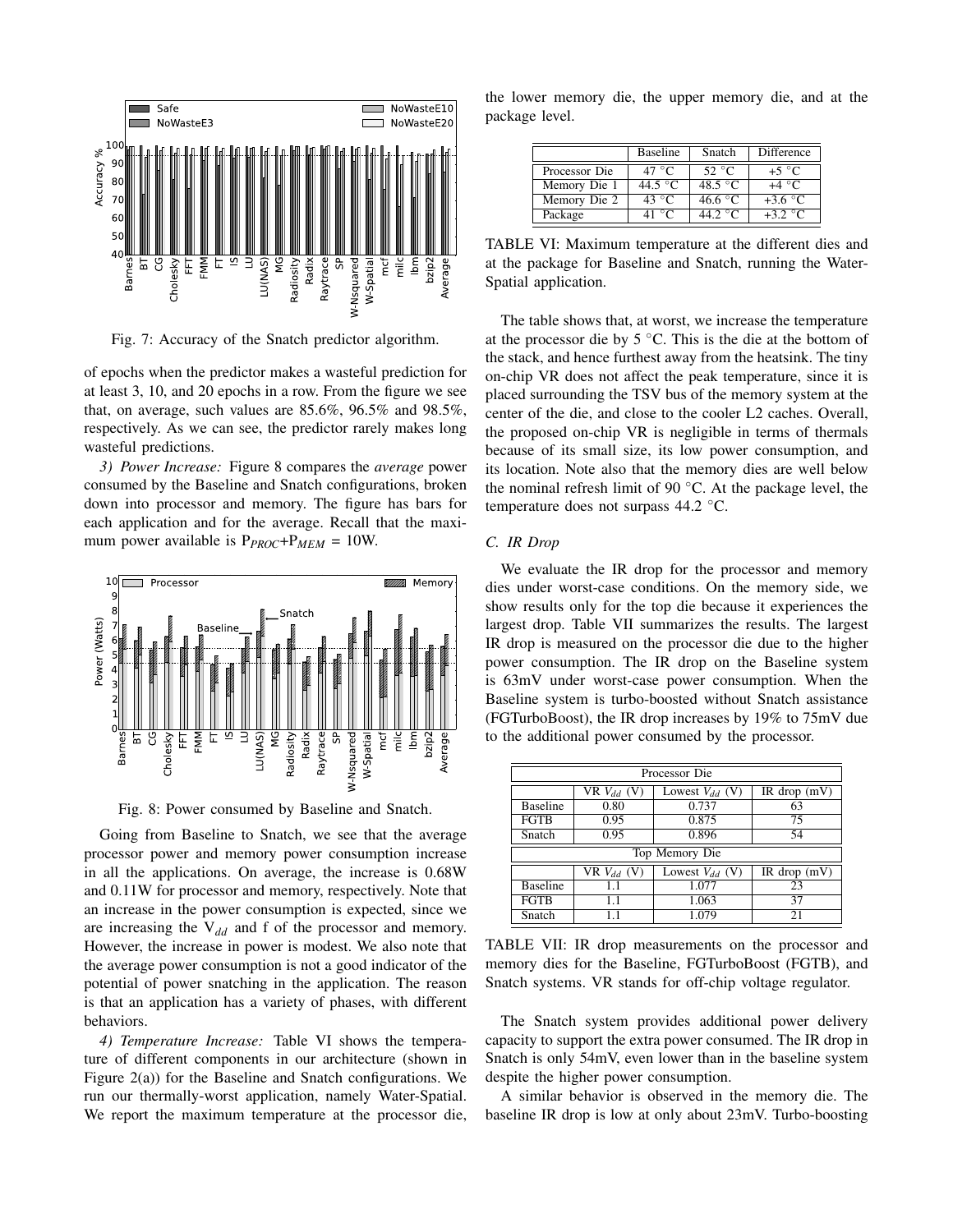memory increases the IR drop substantially to 37mV. Snatch reduces the IR drop slightly below the baseline at only 21mV.

As we can see from the FGTurboBoost results, turboboosting adds stress on the power delivery network, increasing the IR drop. Snatch alleviates these effects enabling higher power consumption without increasing the stress on the PDNs.

# *D. Reliability*

In this section, we compare the MTTF of the pins in two designs. One is Snatch, where the processor P/G pins are dimensioned for P*PROC* but the processor can steal P*SNATCH* from the memory, and the memory P/G pins are dimensioned for P*MEM* but the memory can steal P*SNATCH* from the processor. The second design is a conventional design, with separate PDNs for processor and memory. In this design, the processor and memory P/G pins are still dimensioned for P*PROC* and P*MEM*, respectively, but the processor ends-up consuming P<sub>PROC</sub>+P<sub>SNATCH</sub> when needed, and the memory endsup consuming P*MEM*+P*SNATCH* when needed. As a result, in this second design that we call *NoSnatch*, the pins carry more current, and electromigration reduces their lifetime.

To derive the pin MTTF in the two designs, we use Equation 2. We use  $n = 1.8$ ,  $Q = 0.8$ eV,  $c = 10$ , and ∆T=40◦C [23], [46]. Our calculations show that, for the *NoSnatch* design, the MTTF per pin at maximum load and 87 $\degree$ C operation is ≈3.65 years. On the other hand, for the Snatch design, the MTTF increases to  $\approx 6.84$  years, as the current density is lower. To attain this same MTTF in a conventional design, we would need to increase the number of P/G pins by about 30% (Section VI-A); only then would the current density be similar to the Snatch design.

Figure 9 shows the cumulative distribution function for the TTF per pin in years for the two designs. The TTF per pin follows a log-normal distribution with  $\mu = MTTF$ , and  $\sigma = 0.5$  [46]. For each x value in years, the y coordinate in Figure 9 corresponds to the probability of the pin to fail at or before x. We observe that the Snatch design improves pin reliability notably, by keeping the current load in the P/G pins low.



Fig. 9: Comparing the TTF per pin in the *NoSnatch* and Snatch designs.

#### VII. CONCLUSION

The pin count largely determines the cost of die packaging, which is often comparable to the cost of a die. In 3D processor-memory designs, P/G pins can account for the majority of the pins, hence significantly determining the package cost. To address this problem, this paper presented *Snatch* — a novel technique to reduce the number of P/G pins of both processor and memory PDNs, and dynamically and opportunistically divert some power between the two PDNs on demand. To perform the power transfer, Snatch uses a small bidirectional on-chip VR that connects the two PDNs, and works together with the two off-chip VRs to limit onchip voltage transients. Snatch allows the computer to execute code sections with high power requirements without having to throttle performance.

We evaluated Snatch with simulations of a low-power 8 core multicore stacked with two memory dies. For fairness, we compared Snatch to an advanced turbo-boosting environment that uses as much power as the PDN allows but cannot snatch power from the other PDN. In a set of computeintensive parallel codes, Snatch enabled the processor to take memory power for 30% of the time on average, speeding-up the codes by up to 23% over advanced turbo-boosting. In a set of more memory-intensive serial codes, the memory snatched processor power for 10% of the time on average. However, since turbo-boosting already sped-up the applications significantly, Snatch ended-up speeding-up the codes by only up to 2% over advanced turbo-boosting. Finally, Snatch can alternatively reduce the package cost by about 30%.

### **REFERENCES**

- [1] K. Banerjee, S. Souri, P. Kapur, and K. Saraswat, "3-D ICs: A Novel Chip Design for Improving Deep-Submicrometer Interconnect Performance and Systems-on-Chip Integration," *Proceedings of the IEEE*, 2001.
- [2] S. Borkar, "3D integration for energy efficient system design," in *IEEE Design Automation Conference*, Jun. 2011.
- [3] B. Black, M. Annavaram, N. Brekelbaum, J. DeVale, L. Jiang, G. Loh, D. McCauley, P. Morrow, D. Nelson, D. Pantuso, P. Reed, J. Rupley, S. Shankar, J. Shen, and C. Webb, "Die Stacking (3D) Microarchitecture," in *IEEE International Symposium on Microarchitecture*, Dec. 2006.
- [4] X. Dong, J. Zhao, and Y. Xie, "Fabrication Cost Analysis and Cost-Aware Design Space Exploration for 3-D ICs," *IEEE Transactions on Computer-Aided Design of Integrated Circuits and Systems*, Dec 2010.
- [5] Intel Corp. http://www.intel.com/content/dam/www/public/us/en/ documents/datasheets/processors-for-communications-infrastructuredatasheet-vol-1.pdf.
- [6] M. Popovich, A. V. Mezhiba, and E. G. Friedman, *Power Distribution Networks with On-chip Decoupling Capacitors*. Springer, 2008.
- [7] S. Chen, Y. Hu, Y. Zhang, L. Peng, J. Ardonne, S. Irving, and A. Srivastava, "Increasing off-chip bandwidth in multi-core processors with switchable pins," in *Proceedings of the 41st Annual International Symposium on Computer Architecture*, June 2014.
- [8] I. Paul, W. Huang, M. Arora, and S. Yalamanchili, "Harmonia: Balancing Compute and Memory Power in High-performance GPUs," in *Proceedings of the 42nd Annual International Symposium on Computer Architecture*, 2015.
- [9] W. Godycki, C. Torng, I. Bukreyev, A. Apsel, and C. Batten, "Enabling realistic fine-grain voltage scaling with reconfigurable power distribution networks," in *Proceedings of the 41st Annual IEEE/ACM International Symposium on Microarchitecture*, 2014.